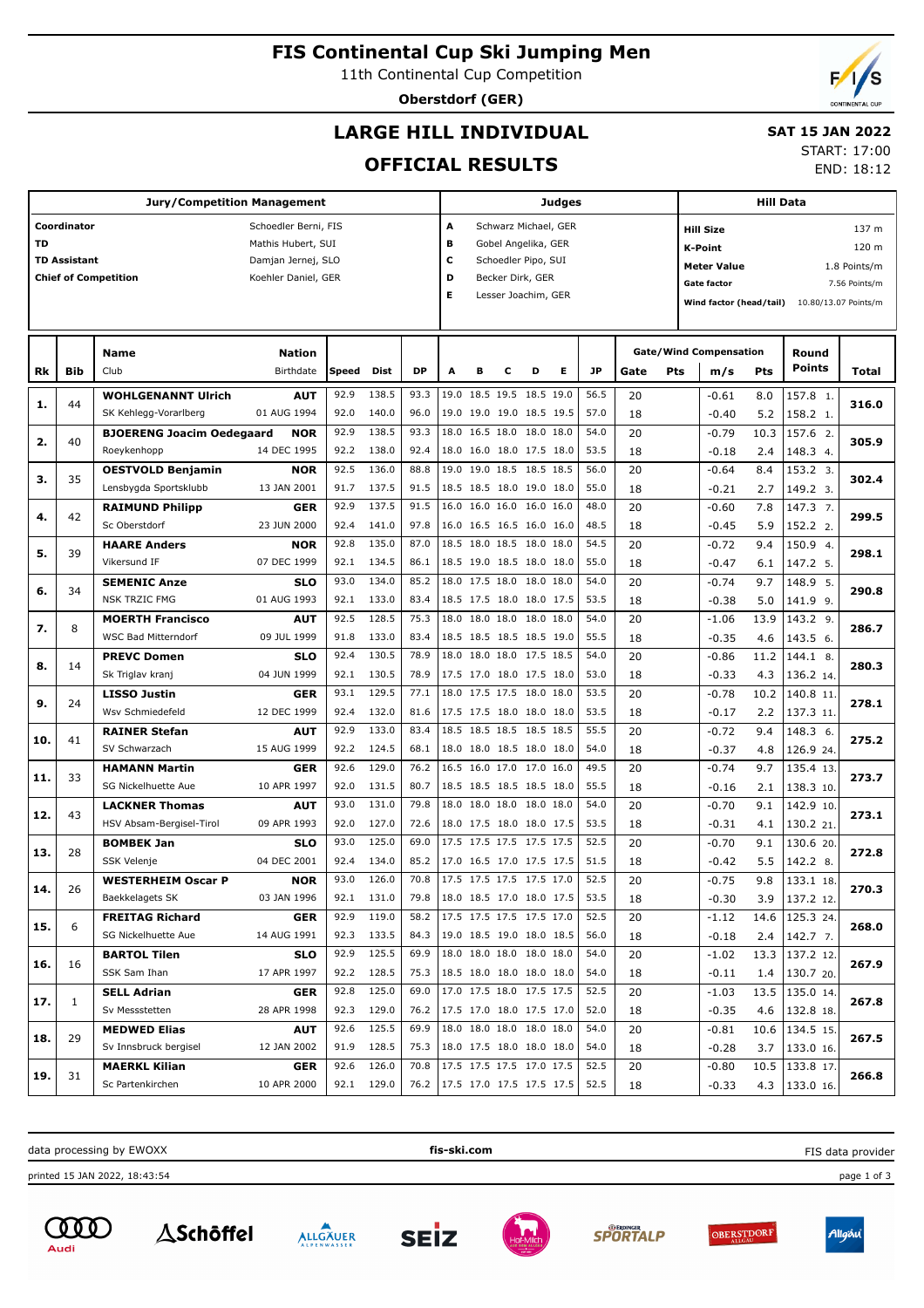## **FIS Continental Cup Ski Jumping Men**

11th Continental Cup Competition

**Oberstdorf (GER)**

END: 18:12

## **LARGE HILL INDIVIDUAL**

### **SAT 15 JAN 2022** START: 17:00

## **OFFICIAL RESULTS**

|     |     | <b>Name</b>                   | <b>Nation</b> |        |             |           |                          |   |                          |   |   |      |      |     | <b>Gate/Wind Compensation</b> |            | Round         |       |
|-----|-----|-------------------------------|---------------|--------|-------------|-----------|--------------------------|---|--------------------------|---|---|------|------|-----|-------------------------------|------------|---------------|-------|
| Rk  | Bib | Club                          | Birthdate     | lSpeed | <b>Dist</b> | <b>DP</b> | A                        | в | c                        | D | Е | JP   | Gate | Pts | m/s                           | <b>Pts</b> | <b>Points</b> | Total |
| 20. | 38  | <b>STRAND Soelve Jokerud</b>  | <b>NOR</b>    | 92.6   | 126.0       | 70.8      |                          |   | 17.5 17.5 17.5 18.0 18.0 |   |   | 53.0 | 20   |     | $-0.82$                       | 10.7       | 134.5 15.     | 262.1 |
|     |     | Vikersund If                  | 05 AUG 2000   | 91.6   | 125.0       | 69.0      |                          |   | 17.5 17.5 17.5 18.0 17.5 |   |   | 52.5 | 18   |     | $-0.47$                       | 6.1        | 127.6 23.     |       |
| 21. | 37  | <b>ORTNER Maximilian</b>      | <b>AUT</b>    | 92.6   | 124.0       | 67.2      |                          |   | 18.0 17.5 18.5 18.0 17.5 |   |   | 53.5 | 20   |     | $-0.86$                       | 11.2       | 131.9 19.     | 261.0 |
|     |     | SV Villach                    | 04 JUN 2002   | 91.9   | 126.0       | 70.8      |                          |   | 18.0 17.0 18.0 18.0 17.5 |   |   | 53.5 | 18   |     | $-0.37$                       | 4.8        | 129.1 22.     |       |
| 22. | 36  | <b>MOGEL Zak</b>              | <b>SLO</b>    | 92.6   | 121.5       | 62.7      |                          |   | 17.0 16.5 16.5 17.0 16.5 |   |   | 50.0 | 20   |     | $-0.75$                       | 9.8        | 122.5 26.     | 259.1 |
|     |     | Ssk Ljubno BTC                | 02 MAR 2001   | 91.9   | 133.0       | 83.4      |                          |   | 17.0 17.0 17.5 17.5 18.0 |   |   | 52.0 | 18   |     | $-0.09$                       | 1.2        | 136.6 13.     |       |
| 23. | 11  | <b>FANNEMEL Anders</b>        | <b>NOR</b>    | 92.7   | 120.5       | 60.9      |                          |   | 17.5 17.0 17.5 17.0 17.0 |   |   | 51.5 | 20   |     | $-1.01$                       | 13.2       | 125.6 23.     | 258.4 |
|     |     | Hornindal IL                  | 13 MAY 1991   | 92.0   | 131.0       | 79.8      |                          |   | 17.5 17.5 18.0 17.5 17.5 |   |   | 52.5 | 18   |     | $-0.04$                       | 0.5        | 132.8 18.     |       |
| 24. | 32  | <b>HOFFMANN Felix</b>         | <b>GER</b>    | 92.6   | 120.0       | 60.0      |                          |   | 17.0 17.5 17.0 17.0 17.5 |   |   | 51.5 | 20   |     | $-0.71$                       | 9.3        | 120.8 28.     | 254.3 |
|     |     | SWV Goldlauter                | 14 OCT 1997   | 92.0   | 128.0       | 74.4      | 17.5 17.5 18.0 17.5 18.0 |   |                          |   |   | 53.0 | 18   |     | $-0.47$                       | 6.1        | 133.5 15.     |       |
| 25. | 30  | <b>BAER Moritz</b>            | <b>GER</b>    | 92.5   | 124.0       | 67.2      |                          |   | 17.5 17.5 18.0 17.5 17.5 |   |   | 52.5 | 20   |     | $-0.82$                       | 10.7       | 130.4 21.     | 251.8 |
|     |     | SF Gmund-Duernbach            | 16 MAY 1997   | 91.5   | 124.5       | 68.1      | 17.5 17.5 17.5 17.5 17.5 |   |                          |   |   | 52.5 | 18   |     | $-0.06$                       | 0.8        | 121.4 25.     |       |
| 26. | 27  | <b>SCHULER Andreas</b>        | <b>SUI</b>    | 93.1   | 121.5       | 62.7      |                          |   | 17.0 17.5 17.5 17.0 17.0 |   |   | 51.5 | 20   |     | $-0.79$                       | 10.3       | 124.5 25.     | 243.2 |
|     |     | Einsiedeln                    | 30 DEC 1995   | 92.3   | 124.5       | 68.1      |                          |   | 17.0 17.0 17.0 16.0 16.5 |   |   | 50.5 | 18   |     | $-0.01$                       | 0.1        | 118.7 27.     |       |
| 27. | 5   | <b>HAAS Claudio</b>           | <b>GER</b>    | 92.5   | 118.0       | 56.4      |                          |   | 17.5 17.0 17.5 17.0 17.0 |   |   | 51.5 | 20   |     | $-0.89$                       | 11.6       | 119.5 29.     | 240.7 |
|     |     | Sc Schonach                   | 13 MAR 2001   | 91.8   | 122.0       | 63.6      |                          |   | 17.5 17.5 17.5 17.5 17.5 |   |   | 52.5 | 18   |     | $-0.39$                       | 5.1        | 121.2 26.     |       |
| 28. | 20  | <b>LARSON Casev</b>           | <b>USA</b>    | 92.5   | 117.5       | 55.5      |                          |   | 17.0 16.5 17.5 17.5 17.0 |   |   | 51.5 | 20   |     | $-1.07$                       | 14.0       | 121.0 27.     | 235.5 |
|     |     | Norge                         | 16 DEC 1998   | 91.8   | 119.5       | 59.1      | 17.5 17.0 17.0 17.5 17.0 |   |                          |   |   | 51.5 | 18   |     | $-0.30$                       | 3.9        | 114.5 28.     |       |
| 29. | 10  | <b>CECON Francesco</b>        | <b>ITA</b>    | 92.3   | 117.5       | 55.5      |                          |   | 15.5 15.5 15.0 15.5 16.0 |   |   | 46.5 | 20   |     | $-1.10$                       | 14.4       | 116.4 30.     | 227.6 |
|     |     | <b>BACHMANN SPORT COLLEGE</b> | 13 NOV 2001   | 91.8   | 120.5       | 60.9      |                          |   | 15.5 15.5 15.5 16.0 15.5 |   |   | 46.5 | 18   |     | $-0.29$                       | 3.8        | 111.2 29.     |       |
| 30. | 21  | <b>VITEZ Patrik</b>           | <b>SLO</b>    | 92.6   | 124.5       | 68.1      |                          |   | 17.0 16.5 17.0 16.5 17.0 |   |   | 50.5 | 20   |     | $-0.87$                       | 11.4       | 130.0 22      | 130.0 |
|     |     | Ssk Velenje                   | 14 JUN 1998   |        |             |           |                          |   |                          |   |   |      |      |     |                               |            |               |       |

|     |                | Not qualified for final round |             |      |       |      |                          |  |      |    |         |      |       |
|-----|----------------|-------------------------------|-------------|------|-------|------|--------------------------|--|------|----|---------|------|-------|
| 31. | 9              | <b>DEAN Decker</b>            | <b>USA</b>  | 92.7 | 115.5 | 51.9 | 17.0 17.0 17.0 16.5 16.5 |  | 50.5 | 20 | $-0.97$ | 12.7 | 115.1 |
|     |                | Steamboat Springs winter spor | 08 AUG 2000 |      |       |      |                          |  |      |    |         |      |       |
| 32. | 15             | <b>SOUKUP Matthew</b>         | <b>CAN</b>  | 92.5 | 114.5 | 50.1 | 17.0 17.0 17.0 17.0 16.5 |  | 51.0 | 20 | $-0.99$ | 12.9 | 114.0 |
|     |                | Altius Nordic Ski Club        | 31 AUG 1997 |      |       |      |                          |  |      |    |         |      |       |
| 33. | 17             | <b>JOJKO Arkadiusz</b>        | <b>POL</b>  | 92.6 | 114.0 | 49.2 | 16.5 16.5 16.5 17.5 17.0 |  | 50.0 | 20 | $-0.96$ | 12.5 | 111.7 |
|     |                | Wss Wisla                     | 30 AUG 2002 |      |       |      |                          |  |      |    |         |      |       |
| 34. | 25             | <b>BELSHAW Erik</b>           | <b>USA</b>  | 92.0 | 113.0 | 47.4 | 16.0 16.5 16.5 16.5 16.0 |  | 49.0 | 20 | $-0.95$ | 12.4 | 108.8 |
|     |                | Steamboat Springs winter spor | 23 AUG 2004 |      |       |      |                          |  |      |    |         |      |       |
| 35. | 22             | <b>ZAPOTOCZNY Szymon</b>      | <b>POL</b>  | 92.8 | 113.0 | 47.4 | 16.5 16.5 16.5 16.5 16.5 |  | 49.5 | 20 | $-0.80$ | 10.5 | 107.4 |
|     |                | Ks Evenement zakopane         | 06 MAY 2003 |      |       |      |                          |  |      |    |         |      |       |
| 36. | $\overline{4}$ | <b>SPIEWOK Simon</b>          | <b>GER</b>  | 92.4 | 111.0 | 43.8 | 16.0 16.5 15.5 16.0 16.0 |  | 48.0 | 20 | $-1.09$ | 14.2 | 106.0 |
|     |                | Tus Neuenrade                 | 12 JAN 2002 |      |       |      |                          |  |      |    |         |      |       |
| 37. | 23             | <b>GASIENICA Patrick</b>      | <b>USA</b>  | 92.3 | 110.5 | 42.9 | 17.0 17.0 16.5 17.0 16.0 |  | 50.5 | 20 | $-0.91$ | 11.9 | 105.3 |
|     |                | Norge Ski Club                | 28 NOV 1998 |      |       |      |                          |  |      |    |         |      |       |
| 38. | $\overline{7}$ | <b>JOJKO Szymon</b>           | <b>POL</b>  | 92.3 | 111.5 | 44.7 | 16.0 16.0 16.5 16.5 16.5 |  | 49.0 | 20 | $-0.88$ | 11.5 | 105.2 |
|     |                | Wss Wisla                     | 24 JUL 2001 |      |       |      |                          |  |      |    |         |      |       |
| 39. | $\overline{2}$ | <b>BAYER Ben</b>              | <b>GER</b>  | 92.1 | 107.5 | 37.5 | 16.5 16.5 16.0 17.0 16.0 |  | 49.0 | 20 |         | 15.6 | 102.1 |
|     |                | Vfl Pfullingen                | 17 JUN 2004 |      |       |      |                          |  |      |    | $-1.19$ |      |       |
|     | 3              | <b>GEYER Luca</b>             | <b>GER</b>  | 92.1 | 108.5 | 39.3 | 16.0 15.0 16.0 16.0 15.5 |  | 47.5 | 20 | $-1.15$ | 15.0 |       |
| 40. |                | Wsv 08 lauscha                | 19 JUL 2002 |      |       |      |                          |  |      |    |         |      | 101.8 |
| 41. | 12             | <b>NIZNIK Adam</b>            | <b>POL</b>  | 92.6 | 109.0 | 40.2 | 16.5 16.5 16.5 16.5 16.5 |  | 49.5 | 20 | $-0.91$ | 11.9 | 101.6 |
|     |                | Ts Wisla zakopane             | 07 OCT 2002 |      |       |      |                          |  |      |    |         |      |       |
|     |                |                               |             |      |       |      |                          |  |      |    |         |      |       |

data processing by EWOXX **fis-ski.com**

printed 15 JAN 2022, 18:43:54 page 2 of 3











FIS data provider